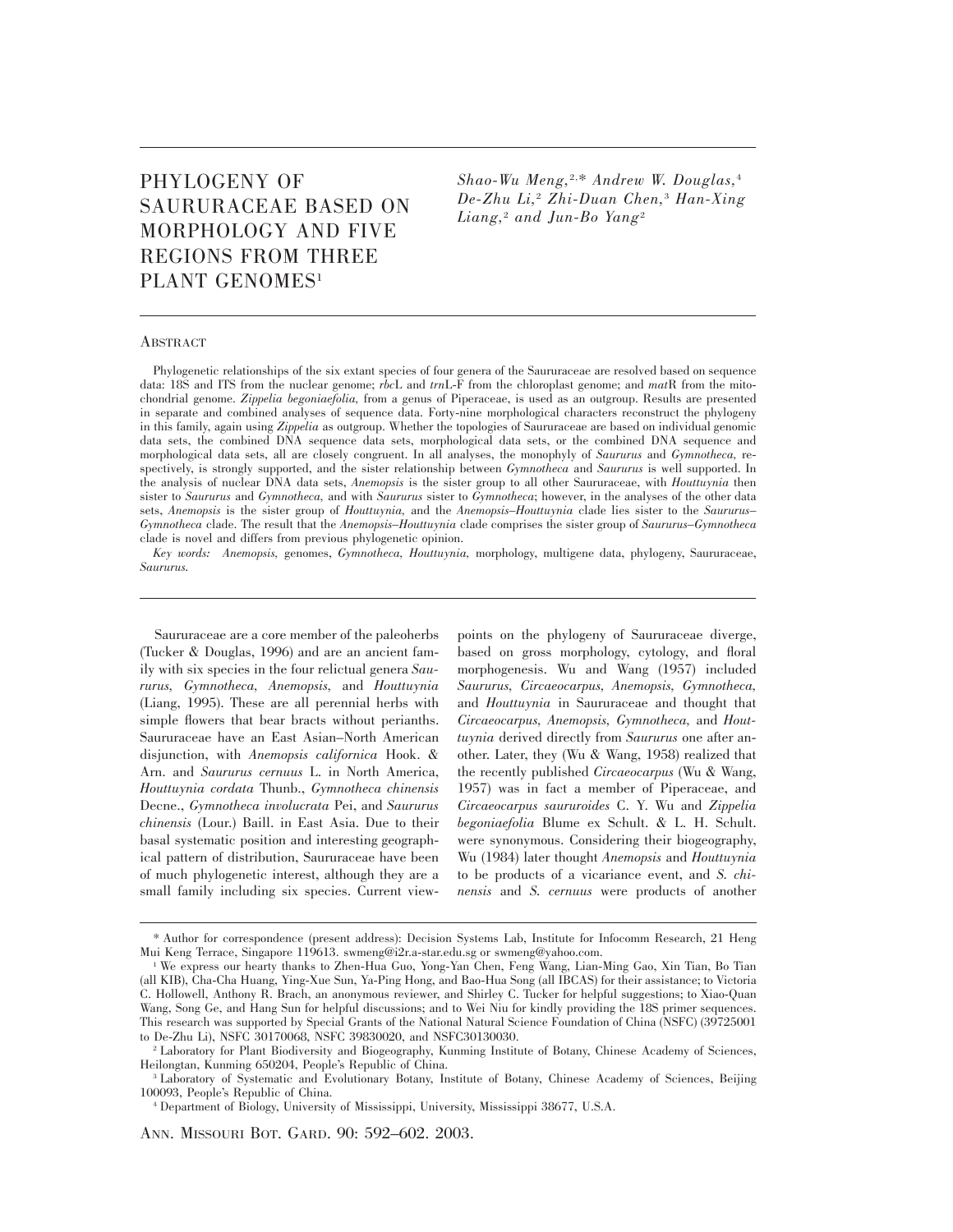|  | Table 1. List of species and vouchers** for Saururaceae and its outgroup (Piperaceae). |  |  |  |  |  |
|--|----------------------------------------------------------------------------------------|--|--|--|--|--|
|--|----------------------------------------------------------------------------------------|--|--|--|--|--|

| <b>Species</b>                           | Origin                  | Collection no. | 18S       | <b>ITS</b> |
|------------------------------------------|-------------------------|----------------|-----------|------------|
| Ingroup                                  |                         |                |           |            |
| Anemopsis californica Hook. & Arn.       | U.S.A. Louisiana.       | Liang 97017    | AF197576* | AF21592    |
| Gymnotheca chinensis Decne.              | China. Yunnan: Xuanwei. | Meng 99003     | AY032643  | AF20362    |
| Gymnotheca involucrata Pei               | China. Sichuan: Emei.   | $Liang\ 97015$ | AY032644  | AF20362    |
| Houttuynia cordata Thunb.                | China. Guizhou: Xingyi. | Meng 99301     | AY032645  | AF20362    |
| Saururus cernuus L.                      | U.S.A. Louisiana.       | Liang 97016    | AY032646  | AF22330    |
| Saururus chinensis (Lour.) Baill.        | China. Yunnan: Mengla.  | Meng 99525     | AY032647  | AF21592    |
| Outgroup                                 |                         |                |           |            |
| Zippelia begoniifolia Blume ex Schult. & |                         |                |           |            |
| L. H. Schult.                            | China. Yunnan: Menglun. | Meng 99715     | AY032648  | AF20363    |

\*\* All vouchers are deposited at KUN.

\* Obtained from GenBank.

vicariance event. Based on basic chromosome numbers of *Saururus, Anemopsis,* and *Houttuynia,* Okada (1986) proposed that *Anemopsis* and *Houttuynia* were derived from *Saururus.* Lei et al. (1991) supported Okada's opinion and thought that *Gymnotheca* was the more derived taxon based on chromosome number. Based on a cladistic analysis of morphological and ontogenetic characters, Tucker et al. (1993) inferred that *Saururus* was the first to diverge from the ancestral Saururaceae, followed by *Gymnotheca,* with *Houttuynia* and *Anemopsis* as sister taxa. Combining data from gross morphology, anatomy, embryology, palynology, cytology, and flower development (Liang & Tucker, 1990; Liang, 1991, 1992, 1994, 1995), Liang (1995) proposed that the ancestors of Saururaceae were divided into two lineages: *Gymnotheca–Anemopsis* and *Saururus–Houttuynia.*

In spite of the fact that certain Saururaceae, such as *Saururus, Anemopsis,* and *Houttuynia,* have been represented in recent studies of higher-level phylogenetic relationships within the angiosperms (e.g., Chase et al., 1993; Soltis et al., 1997; Mathews & Donoghue, 1999; Qiu et al., 1999; Soltis et al., 2000), further investigation into the molecular systematics of Saururaceae has been needed to determine phylogenetic relationships within this family of basal angiosperms. Our phylogenetic assessment of Saururaceae is based on five genic regions from all three plant genomes: the 18S ribosomal RNA gene and ITS spacer (including 5.8S) from the nuclear genome; *rbc*L and *trn*L-F, its intron and gene spacer, from the chloroplast genome; and *mat*R from the mitochondrial genome. Forty-nine morphological characters were also selected for phylogenetic analysis (Appendix 1). These morphological characters were comprised of subsets from gross morphology, anatomy, embryology, palynology,

cytology, and flower development. Generally, 18S, *rbc*L, and *mat*R genes have been used to reconstruct higher-level phylogeny, such as relationships among orders, families, or distantly related genera (e.g., Chase et al., 1993; Soltis et al., 1997; Qiu et al., 1999), while ITS and *trn*L-F have commonly been used for genera, species, and lower-level questions (Baldwin et al., 1995; Bayer & Starr, 1998). We selected these five gene regions because taxa in this family likely diverged at diverse points in time.

#### MATERIALS AND METHODS

#### PLANT MATERIALS

All six species of the ingroup, *Anemopsis californica, Gymnotheca chinensis, G. involucrata, Houttuynia cordata, Saururus cernuus, S. chinensis,* and one designated outgroup, *Zippelia begoniaefolia* of Piperaceae, were collected from natural populations. Vouchers are deposited in the herbarium of Kunming Institute of Botany (KUN), Chinese Academy of Sciences, Kunming (see Table 1). The GenBank accession numbers of all relevant sequences are included.

#### DNA EXTRACTION, PCR, AND SEQUENCING

Genomic DNA was extracted from silica-geldried or fresh leaves using a modified CTAB procedure (Doyle & Doyle, 1987). PCR amplifications were conducted at a thermocycler (Perkin-Elmer 9600). It consisted of initial denaturization at  $94^{\circ}$ C  $(4 \text{ min.})$ , followed by 35 cycles of 94 $\degree$ C denaturization (1 min.),  $55^{\circ}$ C annealing (1 min.), and  $72^{\circ}$ C extension (90 sec.), with a final extension for 7 min. at  $72^{\circ}$ C. The 18S primers used for amplification and sequencing were 5' CTAGAGCTAATA-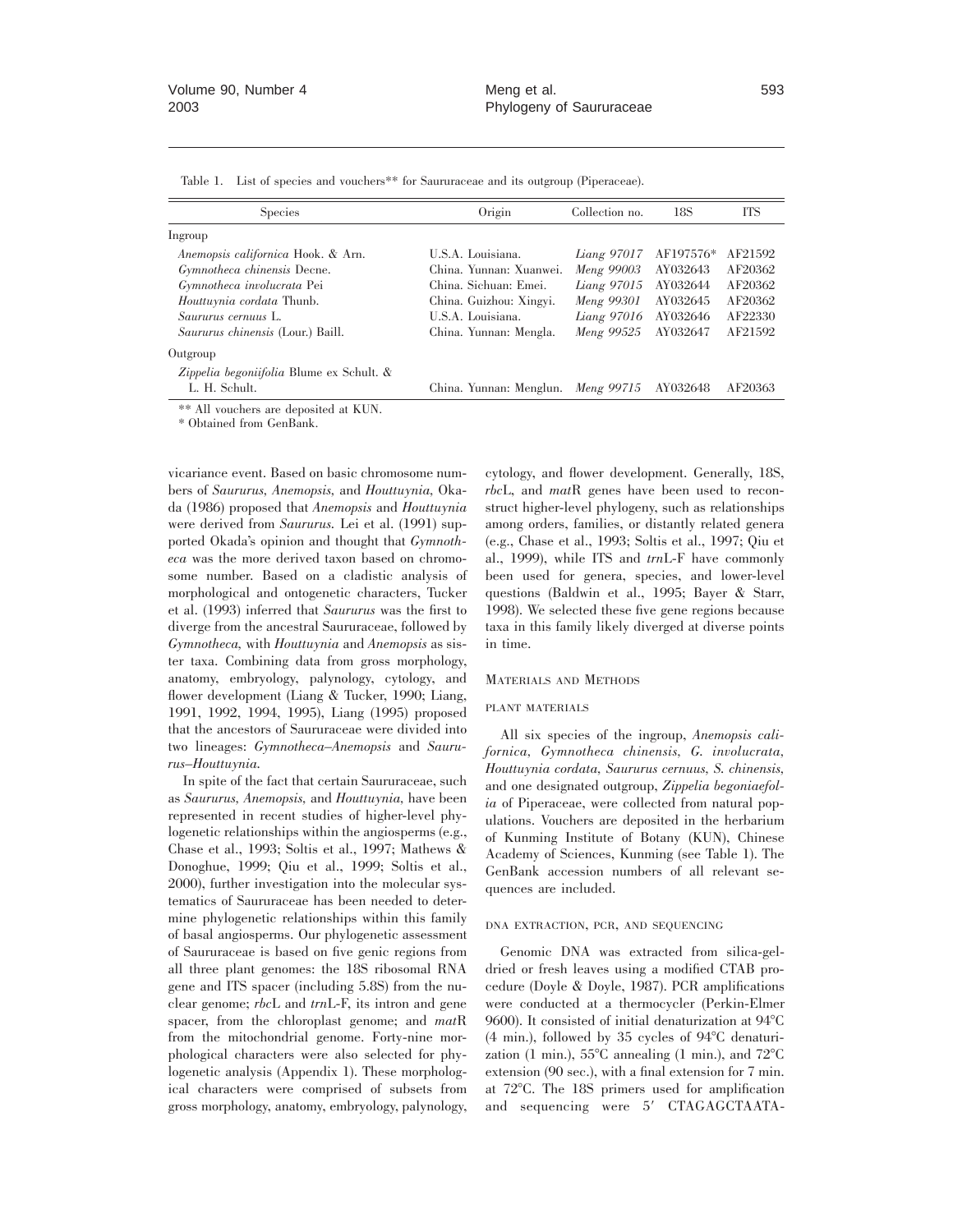CGTGCAAC 3' (121F) and 5' GATAAGGTTCA- $GTGGACTTC$  3' (1692R). The primers of ITS, *rbc*L, *trn*L-F, and *mat*R followed White et al. (1990), Feng et al. (1998), Taberlet et al. (1991), and Meng et al. (2002), respectively. PCR products were separated with 1.5% agarose TAE gel and were purified using Wizard PCR Preps DNA Purification System. Sequencing reactions were performed using PRISM Dye Terminator Cycle Sequencing Ready Reaction Kit (Applied Biosystems, Inc.). The products of sequencing reaction were electrophoresed on an ABI PRISM 310 Genetic Analyzer (Applied Biosystems, Inc.), which performs capillary electrophoresis and can ensure accurate base stretch above 1200 bp in one sequencing (guidebook about sequencing from Applied Biosystems, Inc.). Each studied DNA segment is sequenced twice from two ends in opposite directions.

# SEQUENCE ALIGNMENT AND PHYLOGENETIC ANALYSES

Contiguous DNA sequences were compiled using SeqEd (Applied Biosystems, Inc.). All sequences were aligned using Clustal X (Thompson et al., 1997) and Mega 2b3 (Sudhir et al., 2000). Maximum parsimony analyses were performed using PAUP 4.0 b10 (Swofford, 2001). We used the branch-and-bound search option with furthest addition sequence. Gaps were treated as missing data. A bootstrap analysis was performed with 1000 replicates (Felsenstein, 1985).

# COMBINED DNA DATA ANALYSIS

We first analyzed individual genomic data sets after combining 18S and ITS to represent nrDNA, combining *rbc*L and *trn*L-F to represent cpDNA, and finally using *mat*R DNA to represent mitochondrial genomic data. All DNA sequence data were then combined into one matrix to analyze. These combined data sets were analyzed using the same settings as the individual genomic data sets. After the phylogenetic tree was reconstructed from the combined DNA data sets, the matrix of all DNA sequences was re-analyzed with characters reweighted according to rescaled consistency indices (RC) (Farris, 1989).

Separate matrixes of each genomic data set as well as the matrix of combined DNA data sets are available upon request from the corresponding author.

#### MORPHOLOGICAL DATA ANALYSIS

Forty-nine morphological characters were selected to reconstruct the phylogeny in this family (Appendix 1). These characters were derived from herbarium specimens and literature (e.g., Liang & Tucker et al., 1990, 1995; Liang, 1991, 1992, 1994, 1995; Tucker, 1975, 1980, 1981, 1982a, b, 1985; Tucker et al., 1993; Lei et al., 1991; Carlquist et al., 1995; Meng & Liang, 1997). Six characters were vegetative; 3 were from stem anatomy; 15 were from floral morphology; 10 were from floral anatomy; 5 were from pollen; 8 were from embryology; and 2 were from cytology. Within this morphological character matrix (Appendix 2), 37 characters were treated as binary and 12 as multi-state. The analysis of Saururaceae was conducted using PAUP 4.0 b10 (Swofford, 2001). All characters were first equally treated as weighted and unordered. Other settings are the same as those for the molecular data. After a morphological phylogenetic tree was reconstructed using the above setting, the morphological matrix was also analyzed with characters reweighted according to rescaled consistency indices.

# ANALYSIS OF THE COMBINED DNA AND MORPHOLOGICAL DATA

After replacing A, G, C, T from DNA sequence with 0, 1, 2, 3, respectively, we combined all DNA data sets with the morphological one into a common matrix and re-analyzed. All characters were unordered and equally weighted. Other settings in PAUP 4.0 were the same as those for the combined molecular data.

#### RECONSTRUCTION OF CHARACTER EVOLUTION

Using the program WinClada v. 0.9.99m 7.5 beta (Nixon, 1999), we analyzed the morphological matrix again and recovered a phylogenetic tree topology similar to that from the PAUP 4.0 analysis. The distribution of each morphological character was then analyzed to investigate the evolution of each morphological character in Saururaceae. The combination of this heuristic search, 1000 replications, with one starting tree per replication, using a multiple TBR and TBR search strategy, with zero random seed, and a slow optimization, was used in the maximum parsimony analysis.

## **RESULTS**

## NUCLEAR GENOME DATA ANALYSIS

The alignment of 7 sequences resulted in a matrix of 2279 aligned positions, of which 195 were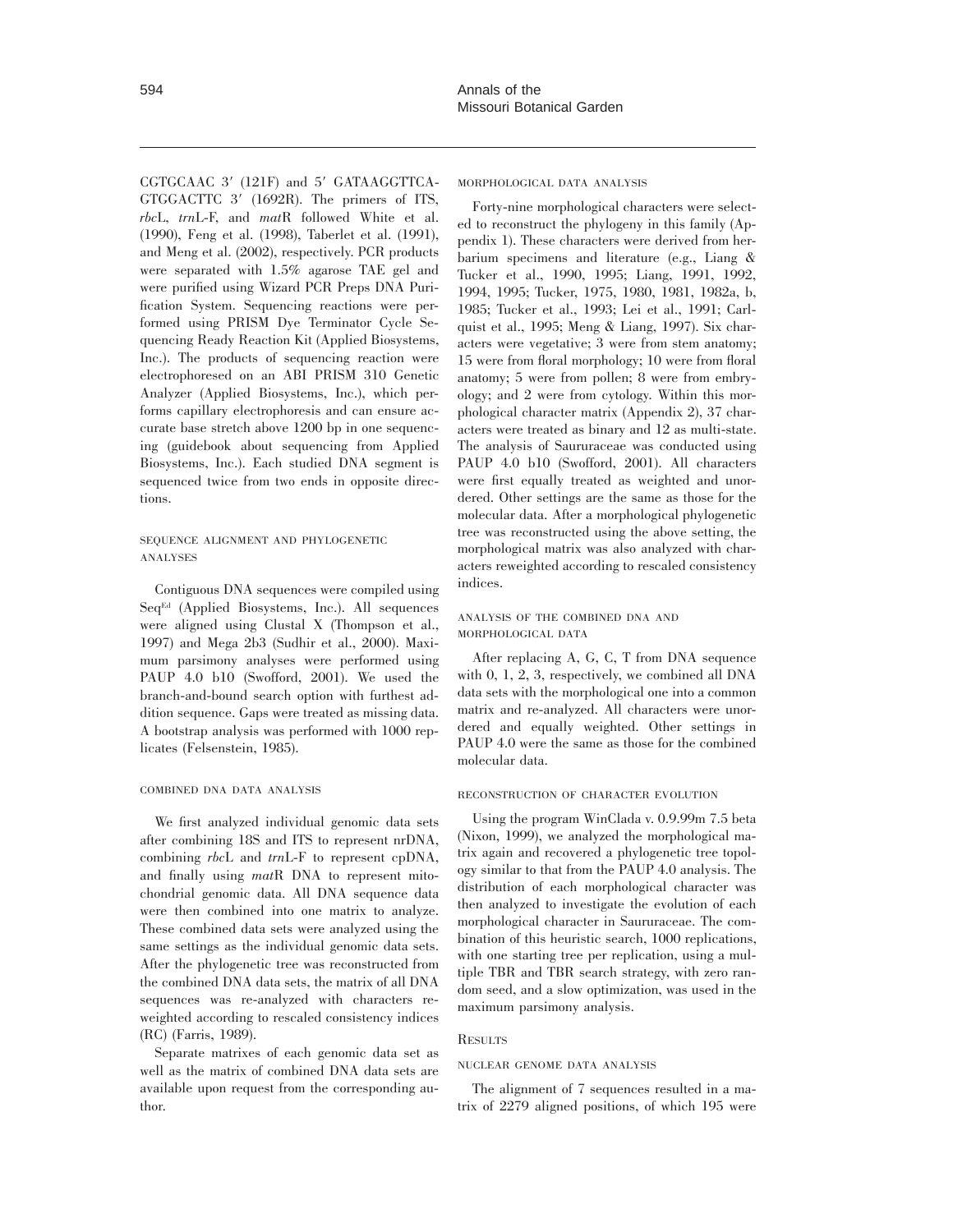

Figure 1. The single most parsimonious tree for Saururaceae based on nuclear genome data. Tree length = 434,  $CI = 0.8963$ ,  $RI = 0.7384$ , and  $RC = 0.6618$ . Bootstrap values are found above branches.

variable and uninformative but 137 were parsimony-informative. Our percentage of phylogenetic-informative sites was 6%. The uncorrected sequence divergence ranged from 0.09% to 6.517% within Saururaceae and from 9.233% to 10.11% between the outgroup and the ingroups. Pairwise distance comparisons of all data sets, including the individual genomic DNA data sets, the combined DNA data sets, and the morphological data sets, are available from the corresponding author.

A single most parsimonious tree of 434 steps was obtained from  $nrDNA$  (18S and ITS), with  $CI =$ 0.8963, RI = 0.7384, and RC = 0.6618 (Fig. 1). The monophyly of *Saururus* (100% BS: bootstrap percentage) and *Gymnotheca* (100% BS) was strongly supported. *Anemopsis californica* was the sister group of other Saururaceae. *Houttuynia cor-* *data* was sister to the *Saururus–Gymnotheca* clade (85% BS). *Saururus* was sister to *Gymnotheca* (99% BS).

#### CHLOROPLAST GENOME DATA ANALYSIS

Sequence alignment yielded 2400 bp, 166 of which were variably uninformative and 76 of which were parsimony-informative. The percentage of phylogenetic-informative sites was 3.167%. The uncorrected sequence divergence ranged from 0.043% to 2.543% among Saururaceae sampled and from 7.846% to 8.38% between the outgroup in Piperaceae and the ingroup taxa.

A single most parsimonious tree of 270 steps was yielded for cpDNA data sets (CI =  $0.9444$ , RI = 0.8315, and  $RC = 0.7853$ ; Fig. 2). The monophyly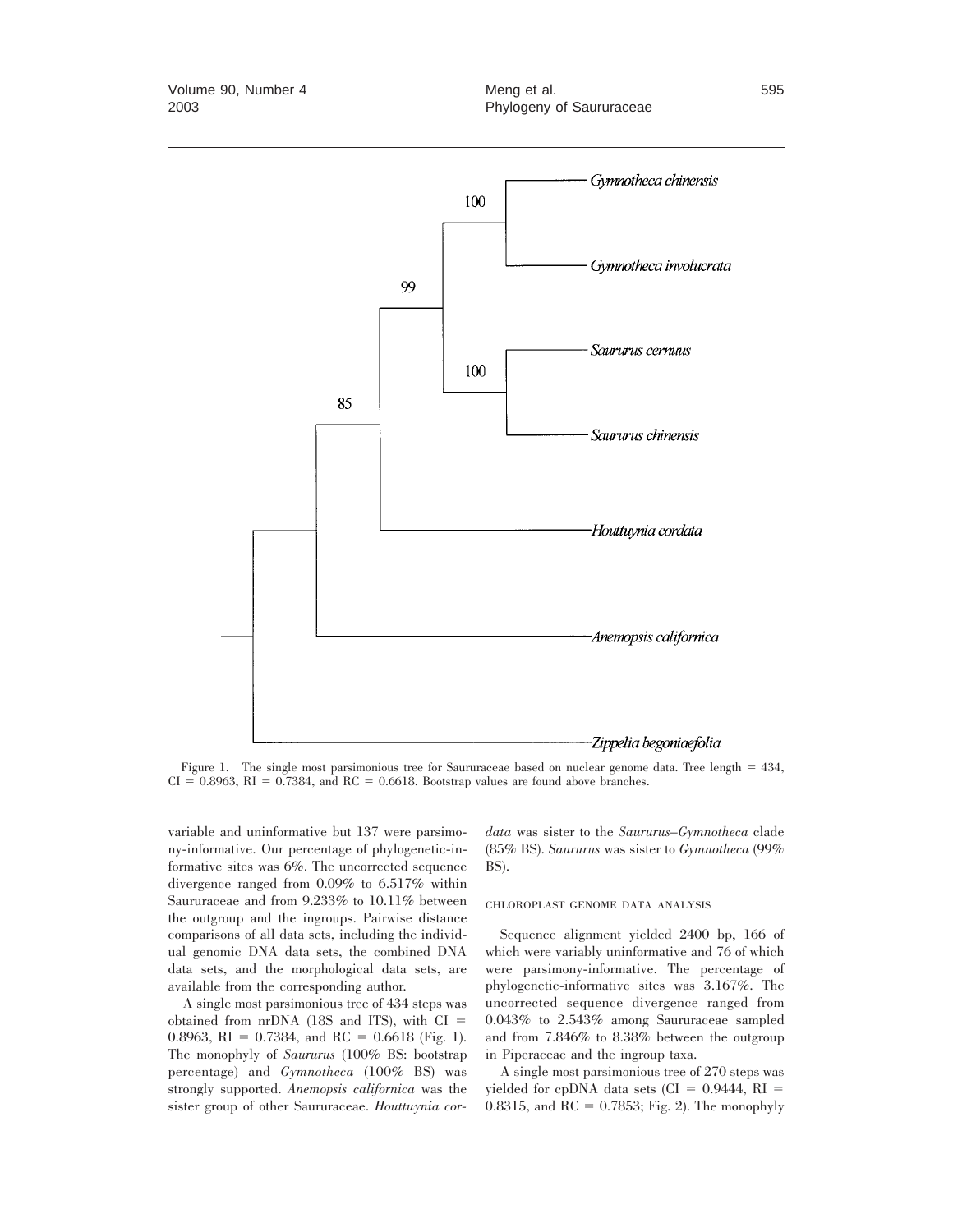

Figure 2. The single most parsimonious tree for Saururaceae based on chloroplast genomic data. Tree length =  $270$ , CI = 0.9444, RI = 0.8315, and RC = 0.7853. Bootstrap values are found above branches.

of *Gymnotheca* (100% BS) and *Saururus* (100% BS) was strongly supported. Moreover, *A. californica* was the sister group of *H. cordata* (91% BS), and the *Anemopsis–Houttuynia* clade was sister to the *Saururus–Gymnotheca* clade. The sister relationship of *Saururus* and *Gymnotheca* was supported (76% BS).

## MITOCHONDRIAL GENOME DATA ANALYSIS

Sequence alignment yielded 1777 bp, 59 of which were at variable sites and 19 at parsimonyinformative sites. The percentage of phylogenetically informative sites was 1.07%. The uncorrected sequence divergence ranged from 0 to 1.753% among Saururaceae sampled and from 1.439% to 2.064% between the outgroup and the ingroup taxa.

A single most parsimonious tree of 63 steps was

yielded for mitochondrial genomic data (*mat*R), and the topology of the tree matches Figure 2, with CI  $= 0.9524$ , RI  $= 0.8696$ , and RC  $= 0.8282$ . The monophyly of *Gymnotheca* (99% BS) and *Saururus* (99% BS) was resolved with strong internal support. *Anemopsis californica* was the sister group of *H. cordata* (73% BS). The *Anemopsis–Houttuynia* clade was sister to the *Saururus–Gymnotheca* clade. *Saururus* was sister to *Gymnotheca* (74% BS).

#### COMBINED MOLECULAR DATA ANALYSIS

After all molecular data were combined, there were 6456 bp in the matrix: 633 of them were variable, 232 were parsimony-informative. The percentage of phylogenetic-informative sites was 3.59%. The uncorrected sequence divergence ranged from 0.111% to 3.365% among included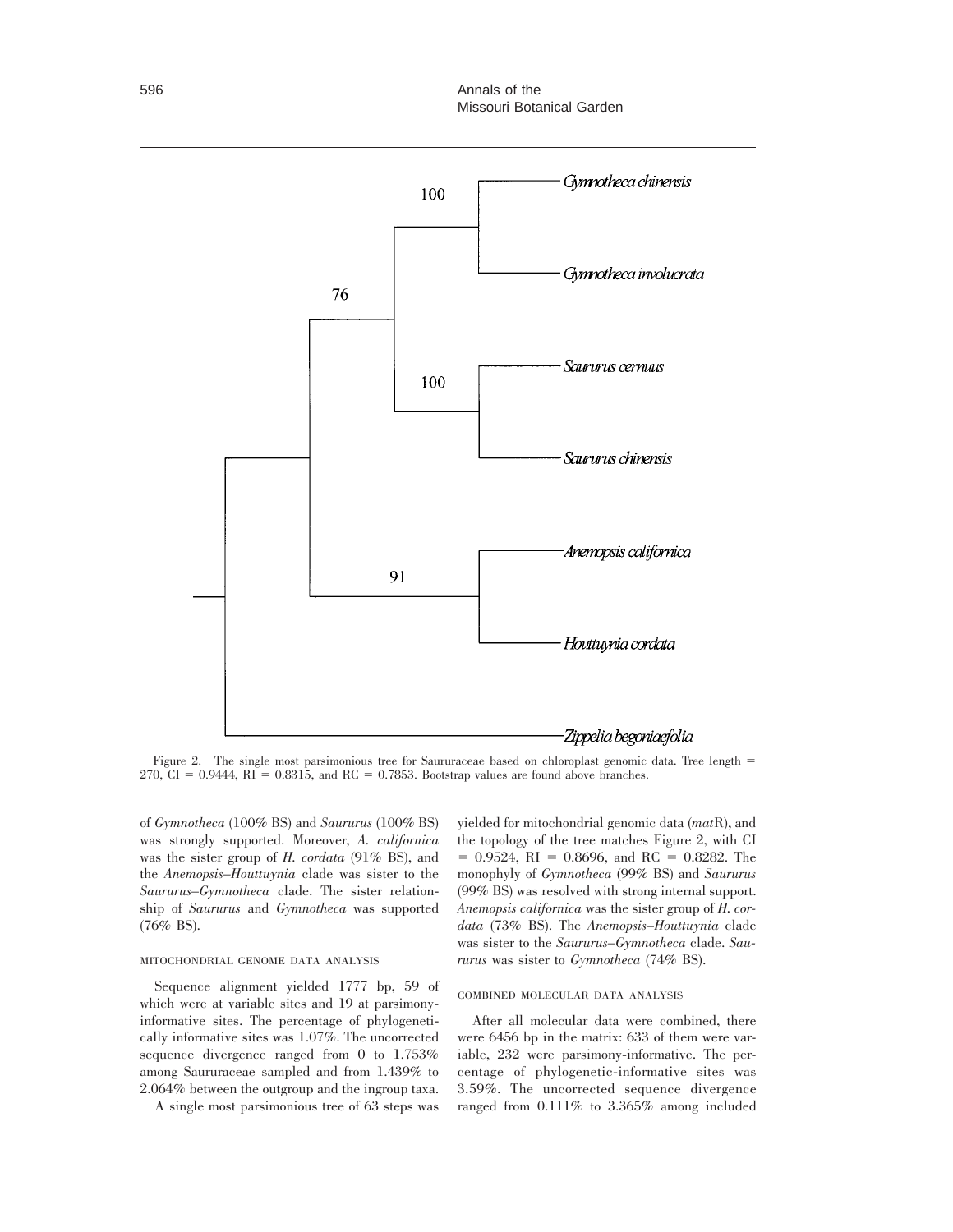Saururaceae and from 6.712% to 7.073% between the outgroup and the ingroups.

A single most parsimonious tree of 775 steps was obtained for the combined molecular data sets, with the topology of the tree as in Figure 2, with  $CI =$ 0.9084, RI = 0.75, and RC = 0.6813. The monophyly of *Saururus* (100% BS) and *Gymnotheca* (100% BS) was strongly supported. *Anemopsis californica* was the sister group of *H. cordata* (52% BS), and the *Anemopsis–Houttuynia* clade sister to the *Saururus–Gymnotheca* clade. *Saururus* was then sister to *Gymnotheca* (100% BS).

A stable topology was generated after the matrix of combined DNA data sets was re-analyzed once with characters reweighted according to RC (base weight  $= 2$ ). The topology was still identical to the previous one (Fig. 2). However, the following parameters and bootstrap values were much higher: tree length = 1276, CI = 0.9953, RI = 0.9839, and  $RC = 0.9792$ . Again, the monophyly of *Saururus* (100% BS) and *Gymnotheca* (100% BS), and sister-group relationships between *Saururus* and *Gymnotheca* (100% BS), and between *Anemopsis* and *Houttuynia* (100% BS), were strongly supported.

#### MORPHOLOGICAL DATA ANALYSIS

Of the 49 characters considered, 19 were variable-uninformative and 29 were parsimony-informative. The percentage of phylogenetic-informative characters was 59.18%. The uncorrected character divergence ranged from 2.041% to 61.702% within the Saururaceae and from 53.061% to 63.83% between the outgroup and the ingroups.

A single most parsimonious tree of 71 steps was produced for the morphological matrix, and the topology of the tree was again congruent with Figure 2, with CI = 0.8451, RI = 0.7442, and RC = 0.6289. The monophyly of *Saururus* (100% BS) and *Gymnotheca* (83% BS) was strongly supported, with *A. californica* sister to *H. cordata* (72% BS), and *Anemopsis–Houttuynia* sister to *Saururus–Gymnotheca.* The sister relationship between *Saururus* and *Gymnotheca* was weakly supported (57% BS).

After the morphological matrix was re-analyzed, with characters reweighted according to RC (base weight  $= 2$ ), a stable topology was obtained. This also resembled previous topologies. However, the following parameters were much higher: tree length  $= 101$ , CI = 0.9703, RI = 0.94, and RC = 0.9121. Again, the monophyly of *Saururus* (100% BS) and *Gymnotheca* (95% BS), and sister-group relationships between *Saururus* and *Gymnotheca* (93% BS), and between *Anemopsis* and *Houttuynia* (99% BS), were strongly supported.

## ANALYSIS OF THE COMBINED DATA SETS OF DNA AND MORPHOLOGY

After the molecular and the morphological data were combined, there were 6505 bp in the matrix, 681 of which were variable and 261 of which were parsimony-informative. The percentage of phylogenetic-informative sites was 4.01%. The uncorrected sequence divergence ranged from 0.157% to 3.799% among Saururaceae sampled and from 7.137% to 7.479% between the outgroup and the ingroups.

A single most parsimonious tree of 846 steps was obtained for the combined molecular and morphological data sets, and the topology of the tree corresponded to Figure 2:  $CI = 0.9031$ ,  $RI = 0.7492$ , and RC = 0.6766. The monophyly of *Saururus* (100% BS) and *Gymnotheca* (100% BS) was strongly supported. *Anemopsis californica* was the sister group of *H. cordata* (82% BS), with *Anemopsis* and *Houttuynia* sister to *Saururus* and *Gymnotheca. Saururus* was the sister group of *Gymnotheca* (100% BS).

#### ANALYSIS OF MORPHOLOGICAL CHARACTERS

A phylogenetic tree was obtained when we analyzed the morphological matrix using WinClada v. 0.9.99m 7.5 beta, with its topology corresponding to Figure 2. After analyzing the distribution of each character and its state on the phylogenetic tree, characters 3, 12, 14, 16, 19, 28, 30, 33, 35, 36, and 39 were realized as homoplasious, with the other characters homologous in Saururaceae (Fig. 3). A ''homoplasious character'' means that its diverse states are due to convergent, parallel, or reverse evolution and not due to inheritance from a common ancestor. Such a character still contributes to constructing the phylogenetic tree in a cladistic analysis (see Fig. 3), but it is prone to mislead if overweighted in building a phylogeny.

#### **DISCUSSION**

#### THE PHYLOGENY OF SAURURACEAE

In all analyses, the monophyly of *Saururus* and *Gymnotheca* is resolved with high bootstrap support. The combined analysis of molecular data and morphological data strongly supports the monophyly of *Saururus* and *Gymnotheca,* and the sistergroup relationships between *Anemopsis* and *Houttuynia,* between *Gymnotheca* and *Saururus,* and between the *Anemopsis–Houttuynia* clade and the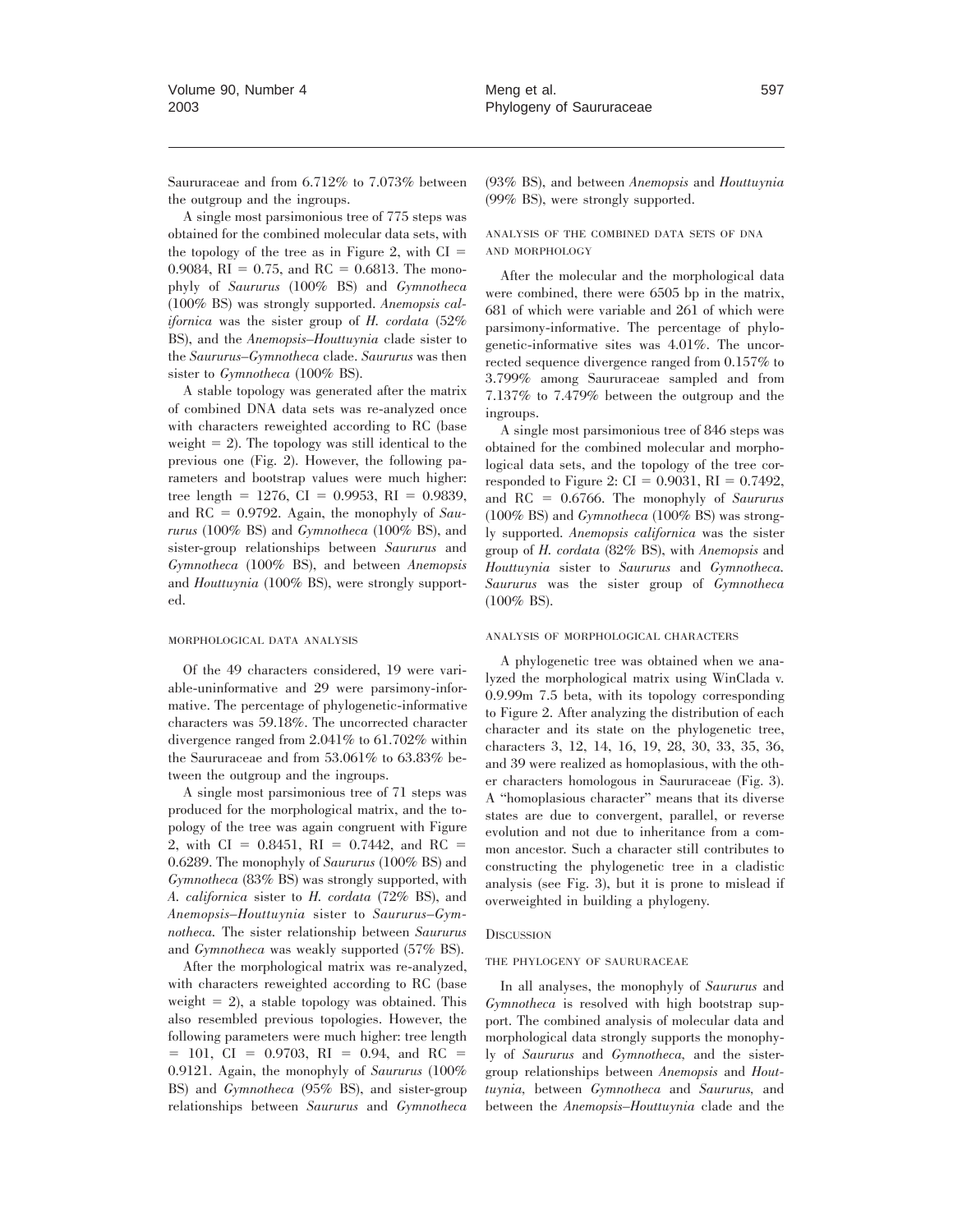

Figure 3. Distribution of morphological character states. The numbers above branches indicate characters; the numbers below branches refer to corresponding character states. Solid black circles represent homologous characters with empty circles representing homoplasious characters.

*Gymnotheca–Saururus* clade. Similarly, strong support is seen separately from analyses of chloroplast genomic data, mitochondrial genomic data, morphological data, and combined DNA data. Departure occurs in our analysis of the nuclear genome data sets (18S, ITS): *Anemopsis* is the sister group of all other plants of Saururaceae, with *Houttuynia* then sister to *Saururus* and *Gymnotheca,* and *Saururus* sister to *Gymnotheca* (Fig. 1). These results are surprising and differ from all the other phylogenetic opinions on Saururaceae based on morphological data (Wu & Wang, 1957, 1958; Okada, 1986; Lei et al., 1991; Tucker et al., 1993; Liang, 1995).

Our results disagree with the phylogenetic tree of Saururaceae of Wu and Wang (1957, 1958), but partly confirm their relationships as seen by Wu (1984), who proposed that *Anemopsis* and *Houttuy-*

*nia* may be vicariant genera, and *S. chinensis* and *S. cernuus* may be vicariant species. Vicariant genera and species may be interpreted as ''sister groups'' in a phylogenetic sense because whether they are two vicariant genera or two vicariant species, they are from an immediate common ancestor. The sister-group relationships between *Anemopsis* and *Houttuynia,* and between *S. chinensis* and *S. cernuus* are well supported in our study. Our results are not congruent with Okada (1986) and Lei et al. (1991), who considered *Saururus* as the basal genus of Saururaceae, and *Anemopsis* and *Houttuynia* to be derived from an ancient *Saururus.* Lei et al. (1991) further suggested that *Gymnotheca* was most distantly derived from any ancestral *Saururus,* as was supported by Tseng (1982) in the *Flora Reipublicae Popularis Sinicae* and by Xia and Brach (1999) in the *Flora of China.* In terms of the close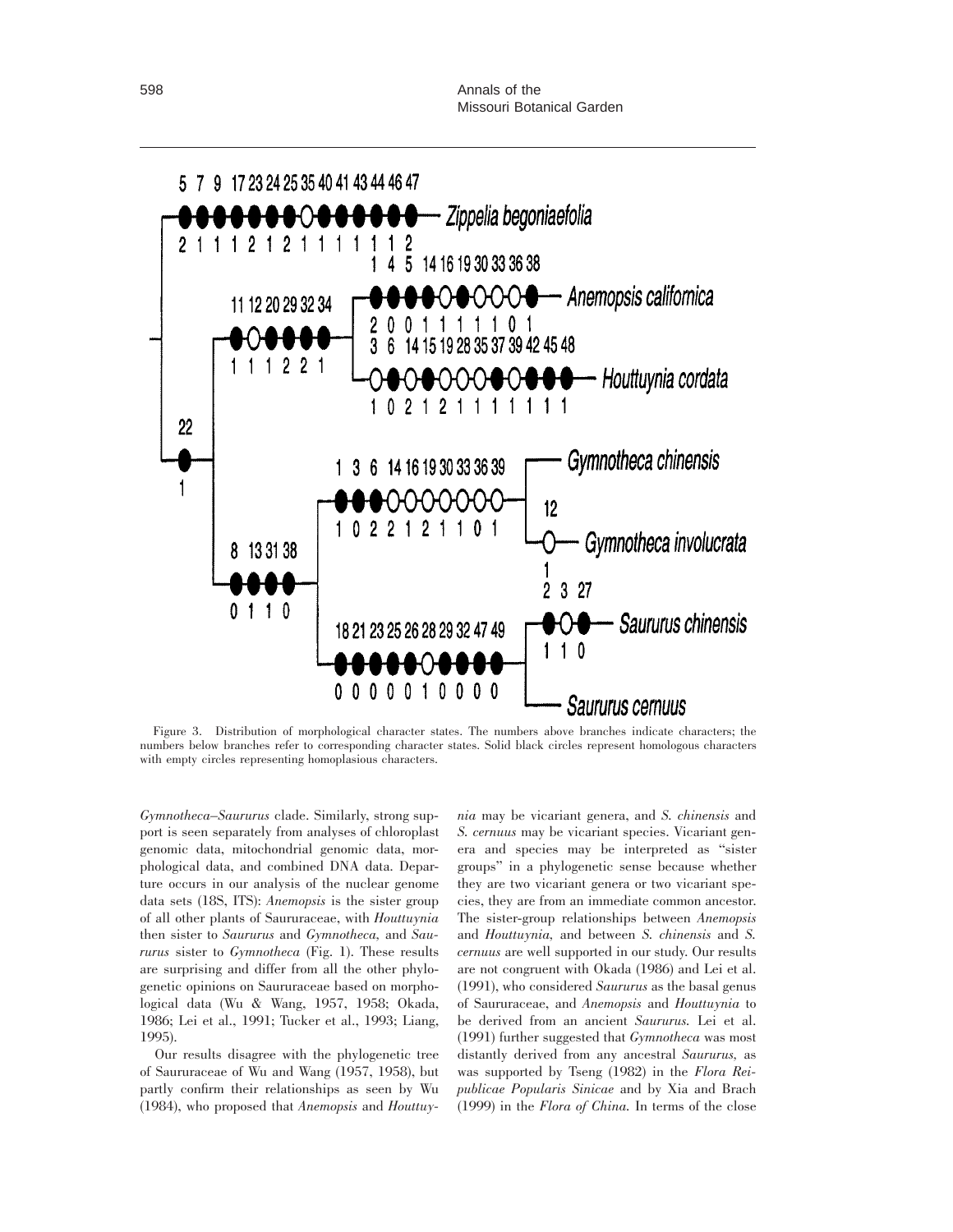relationship of *Anemopsis* and *Houttuynia,* our results partly agree with Tucker et al. (1993), who generated a tree similar to our combined molecular tree (compare Fig. 2 herein and fig. 5 in Tucker et al., 1993), but with low bootstrap values; they treated *Saururus* as the first derived genus in Saururaceae and believed that *Saururus* bore many plesiomorphies. Tucker et al. (1993) used *Magnolia, Cabomba, Chloranthus, Lactoris,* and *Saruma* as outgroups of Saururaceae and Piperaceae. According to the present understanding of angiosperm phylogeny (APG, 1998), *Chloranthus, Cabomba,* and *Magnolia,* lying too distant from Saururaceae, may not be the best choices for outgroups of Saururaceae, although *Lactoris* and *Saruma* may serve as outgroups of Saururaceae (Parkinson et al., 1999; Graham & Olmstead, 2000; González & Rudall, 2001). However, Piperaceae are preferable to *Lactoris* and *Saruma* to function as the outgroup of Saururaceae (APG, 1998; Mathews & Donoghue, 1999; Qiu et al., 1999; Soltis et al., 2000). Also at issue is the interpretation of character 20 in Tucker et al. (1993: 621), whether a pair of stamens originated from separate primordia or from a common primordium. The stamens of *Houttuynia* have been confirmed to originate from separate primordia (Tucker, 1981; Liang, 1995). However, this character was variably coded in Tucker et al. (1993). When we correct for this and re-analyze, using Piperaceae as outgroup, the topology resembles Figure 2, and the bootstrap supports rise.

Liang (1995) weighted the rhizomatous character to support the monophyly of Saururaceae. She (1995: 261) treated ''stoloniferous'' and ''separate initiation of bract-flower'' as synapomorphies that supported the sister relationship of *Gymnotheca* and *Anemopsis,* and treated ''common primordium initiation of bract-flower'' as a synapomorphy for *Saururus* and *Houttuynia.* However, the ontogeny of the bract-flower in Saururaceae was homoplasious.

# SELECTION OF THE OUTGROUP IN THE PHYLOGENETIC RECONSTRUCTION OF SAURURACEAE

Hennig (1966) pointed out that a sister group is the preferred outgroup, and one of the main tasks of phylogenetic analysis is to look for these. What then is the sister group of Saururaceae? Hutchinson (1959) and Cronquist (1981) both treated Piperaceae, Saururaceae, and Chloranthaceae in Piperales. Melchior (1964) circumscribed Saururaceae, Piperaceae, Chloranthaceae, and Lactoridaceae in Piperales. For Dahlgren (1983), Thorne (1983), and Takhtajan (1987), Piperales were restricted to Saururaceae and Piperaceae, although Takhtajan

(1997) further distinguished Peperomiaceae from Piperaceae. Chase et al. (1993) supported the sister relationship between Piperaceae and Saururaceae in *rbc*L analysis, as did Hoot et al. (1999), including *atp*B, *rbc*L, and 18S. Additional support was provided by Mathews and Donoghue (1999) using duplicate phytochrome genes (PHYA and PHYC), from Qiu et al. (1999) for *rbc*L, *atp*B, 18S, *mat*R, and *atp*1, spanning three genomes, as well as Soltis et al. (2000) from *atp*B, *rbc*L, and 18S. In conclusion, the sister relationship between Piperaceae and Saururaceae has been well established (Tucker et al., 1993; Wu et al., 1998; APG, 1998; Mathews & Donoghue, 1999; Qiu et al., 1999; Soltis et al., 2000). Piperaceae are the sister group of Saururaceae, confirmed not only by morphology but also molecular systematics, and therefore the better outgroup for study.

# IS *SAURURUS* THE SISTER GROUP OF THE REST OF SAURURACEAE?

Previous authors (Wu & Wang, 1957, 1958; Okada, 1986; Lei et al., 1991; Tucker et al., 1993; Liang, 1995) postulated that the ancestral Saururaceae were similar to extant *Saururus* in having free carpels, free stamens, and superior ovaries. *Saururus* was considered to have the following ancestral features: a stamen number of 6 (character 15, Appendix 1); stamens free (character 16) and hypogynous (character 14); carpels superior (character 19) and free (character 21); stamens and carpels free and not adnate (character 18); and placenta marginal (character 23). These morphological characters and others in Appendix 1 were scored following traditional opinion about morphological character evolution. Nonetheless, our analysis herein differs from previous phylogenetic trees based on morphology (Wu & Wang, 1957, 1958; Okada, 1986; Lei et al., 1991; Tucker et al., 1993; Liang, 1995), in that the *Anemopsis–Houttuynia* clade lies sister to the *Gymnotheca–Saururus* clade. We think the difference is due to the following three reasons at least. First, our morphological characters exceed others, in that 49 from diverse sources were considered. Okada (1986) and Lei et al. (1991) mainly used chromosome numbers to reconstruct the phylogeny of Saururaceae. Tucker et al. (1993) used 35 characters restricted to morphology and ontogeny. Second, the method of analysis is different. Wu and Wang (1957, 1958), Okada (1986), Lei et al. (1991), and Liang (1995) did not use cladistic analysis, whereas Tucker et al. (1993) and our study did. Third, certain morphological characters are homoplasious in Saururaceae, e.g., characters 14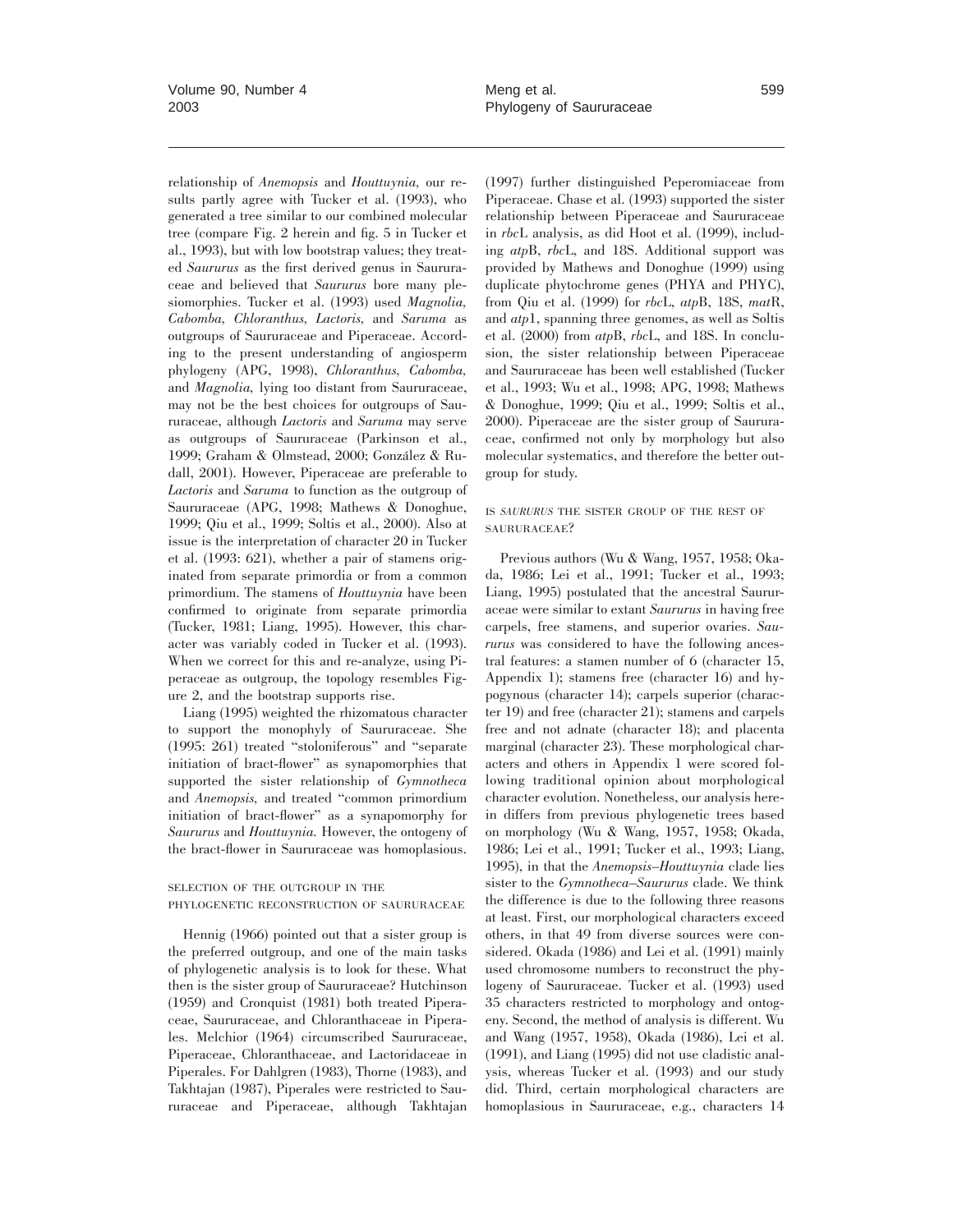(stamen position), 16 (stamen fusion), and 19 (ovary position) (Fig. 3). However, hypogynous stamens (our character 14), free stamens (our character 16), and superior ovary (our character 19) were overweighted by previous researchers (Wu & Wang, 1957, 1958; Liang, 1995). In our included analyses, *Saururus* is not the first derived genus within Saururaceae (Figs. 1, 2). Our analysis is supported by the following documents. Tutupalli and Chaubal (1975) studied the constituents of essential oils of *A. californica, H. cordata,* and *S. cernuus.* They pointed out that each species in Saururaceae had its own characteristic essential oil type, and that *Saururus* was not the least specialized genus according to its chemosystematics. After comparing wood and stem anatomy of *A. californica, H. cordata,* and *S. cernuus,* Carlquist et al. (1995) thought that *Anemopsis* possessed likely ancestral character states, such as relatively abundant secondary growth and tracheids. Buddell and Thieret (1997) put *Anemopsis* before *Saururus* when they described Saururaceae in the *Flora of North America.*

#### Literature Cited

- APG (Angiosperm Phylogeny Group). 1998. An ordinal classification for the families of flowering plants. Ann. Missouri Bot. Gard. 85: 531–553.
- Baldwin, B. G., M. J. Sanderson, J. M. Porter, M. F. Wojciechowski, C. S. Campbell & M. J. Donoghue. 1995. The ITS region of nuclear ribosomal DNA: A valuable source of evidence on angiosperm phylogeny. Ann. Missouri Bot. Gard. 82: 247–256.
- Bayer, R. J. & J. R. Starr. 1998. Tribal phylogeny of the Asteraceae based on two non-coding chloroplast sequences, the *trn*L intron and *trn*L/*trn*F intergenic spacer. Ann. Missouri Bot. Gard. 85: 242–256.
- Buddell, G. F., II & J. W. Thieret. 1997. 6. Saururaceae E. Meyer, Lizard's-tail Family. Pp. 37–38 *in* Flora of North America Editorial Committee, Flora of North America, Vol. 3. Magnoliophyta: Magnoliidae and Hamamelidae. Oxford Univ. Press, New York.
- Carlquist, S., K. Dauer & S. Y. Nishimura. 1995. Wood and stem anatomy of Saururaceae with reference to ecology, phylogeny, and origin of the monocotyledons. IAWA J. 16(2): 133–150.
- Chase, M. W., D. E. Soltis, R. G. Olmstead, D. Morgan, D. H. Les, B. D. Mishler, M. R. Duvall, R. A. Price, H. G. Hills, Y.-L. Qiu, K. A. Kron, J. H. Rettig, E. Conti, J. D. Palmer, J. R. Manhart, K. J. Sytsma, H. J. Michaels, W. J. Kress, K. G. Karol, W. D. Clark, M. Hedrén, B. S. Gaut, R. K. Jansen, K.-J. Kim, C. F. Wimpee, J. F. Smith, G. R. Furnier, S. H. Strauss, Q.- Y. Xiang, G. M. Plunkett, P. S. Soltis, S. M. Swensen, S. E. Williams, P. A. Gadek, C. J. Quinn, L. E. Eguiarte, E. Golenberg, G. H. Learn, Jr., S. W. Graham, S. C. H. Barrett, S. Dayanandan & V. A. Albert. 1993. Phylogenetics of seed plants: An analysis of nucleotide sequences from the plastid gene *rbc*L. Ann. Missouri Bot. Gard. 80: 528–580.
- Cronquist, A. 1981. An Integrated System of Classification of Flowering Plants. Columbia Univ. Press, New York.
- Dahlgren, G. 1983. Pp. 777–783 *in* R. K. Brummitt (editor), 1992. Vascular Plant Families and Genera. Royal Botanic Gardens, Kew.
- Doyle, J. J. & J. S. Doyle. 1987. A rapid DNA isolation procedure for small quantities of fresh leaf material. Phytochem. Bull. 19: 11–15.
- Farris, J. S. 1989. The retention index and the rescaled consistency index. Cladistics 5: 417–419.
- Felsenstein, J. 1985. Confidence limits on phylogenies: An approach using the bootstrap. Evolution 39: 783– 791.
- Feng, Y. X., X. Q. Wang, K. Y. Pan & D. Y. Hong. 1998. A revaluation of the systematic positions of the Cercidiphyllaceae and Daphniphyllaceae based on *rbc*L gene sequence analysis, with reference to the relationship in the lower Hamamelidae. Acta Phytotax. Sin. 36: 411– 422.
- González, F. & P. Rudall. 2001. The questionable affinities of *Lactoris*: Evidence from branching pattern, inflorescence morphology, and stipule development. Amer. J. Bot. 88: 2143–2150.
- Graham, S. W. & R. G. Olmstead. 2000. Utility of 17 chloroplast genes for inferring the phylogeny of the basal angiosperms. Amer. J. Bot. 87: 1712–1730.
- Hennig, W. 1966. Phylogenetic Systematics. Univ. Illinois Press, Urbana.
- Hoot, S. B., S. Magallón & P. R. Crane. 1999. Phylogeny of basal eudicots based on three molecular data sets: *atp*B, *rbc*L, and 18S nuclear ribosomal DNA sequences. Ann. Missouri Bot. Gard. 86: 1–32.
- Hutchinson, J. 1959. The Families of Flowering Plants, 2nd ed. Clarendon Press, Oxford.
- Lei, L.-G., S.-S Zhang & Z.-Y. Yu. 1991. The karyotype and the evolution of *Gymnotheca.* Acta Bot. Boreal.- Occid. Sin. 11: 41–46.
- Liang, H.-X. 1991. Karyomorphology of *Gymnotheca* and phylogeny of four genera in Saururaceae. Acta Bot. Yunnan. 13: 303–307.
- . 1992. Study on the pollen morphology of Saururaceae. Acta Bot. Yunnan. 14: 401–404.
- . 1994. On the systematic significance of floral organogenesis in Saururaceae. Acta Phytotax. Sin. 32: 425–432.
- . 1995. On the evolution and distribution in Saururaceae. Acta Bot. Yunnan. 17: 255–267.
- & S. C. Tucker. 1990. Comparative study of the floral vasculature in Saururaceae. Amer. J. Bot. 77: 607–623.
- & . 1995. Floral ontogeny of *Zippelia begoniaefolia* and its familial affinity: Saururaceae or Piperaceae? Amer. J. Bot. 82: 681–689.
- Mathews, S. & M. J. Donoghue. 1999. The root of angiosperm phylogeny inferred from duplicate phytochrome genes. Science 286: 947–950.
- Melchior, H. 1964. Pp. 764–769 *in* R. K. Brummitt (editor), 1992. Vascular Plant Families and Genera. Royal Botanic Gardens, Kew.
- Meng, S.-W. & H.-X. Liang. 1997. Comparative embryology on Saururaceae. Acta Bot. Yunnan. 19: 67–74.
- , Z.-D. Chen, D-Z. Li & H.-X. Liang. 2002. Phylogeny of Saururaceae based on mitochondrial *mat*R sequence data. J. Pl. Res. 115: 71–76.
- Nixon, K. C. 1999. Winclada (BETA) ver. 0.9.9. Published by the author, Ithaca, New York.
- Okada, H. 1986. Karyomorphology and relationship in some genera of Saururaceae and Piperaceae. Bot. Mag. (Tokyo) 99: 289–299.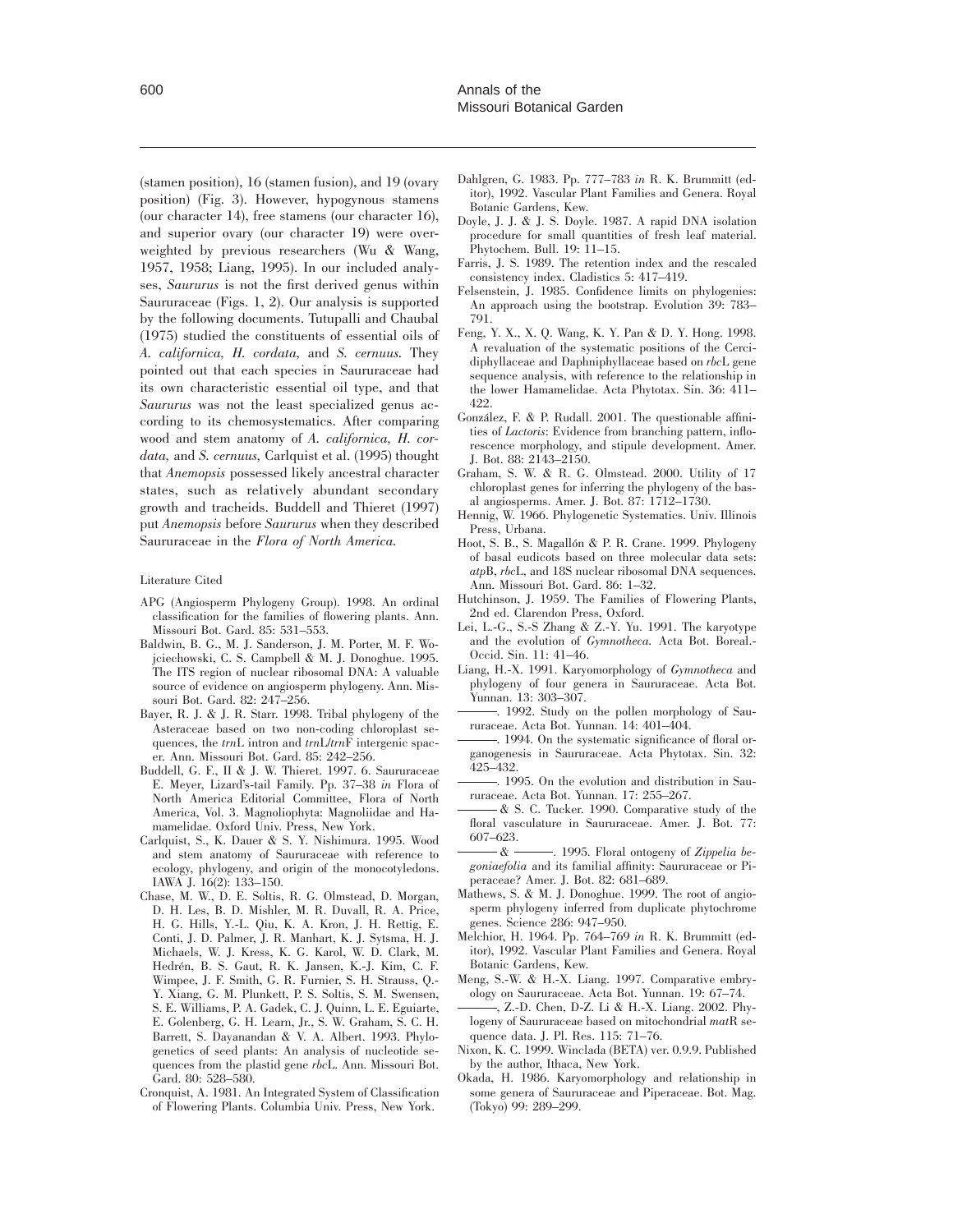- Parkinson, C. L., K. L. Adams & J. D. Palmer. 1999. Multigene analyses identify the three earliest lineages of extant flowering plants. Curr. Biol. 9: 1485–1488.
- Qiu, Y. L., J. Lee, F. Bernasconi-Quadroni, D. E. Soltis, P. S. Soltis, M. Zanis, E. A. Zimmer, Z.-D. Chen, V. Savolainen & M. W. Chase. 1999. The earliest angiosperms: Evidence from mitochondrial, plastid and nuclear genomes. Nature 402: 404–407.
- Soltis, D. E., P. S. Soltis, D. L. Nickrent, L. A. Johnson, W. J. Hahn, S. B. Hoot, J. A. Sweere, R. K. Kuzoff, K. A. Kron, M. W. Chase, S. M. Swensen, E. A. Zimmer, S.-M. Chaw, L. J. Gillespie, W. J. Kress & K. J. Sytsma. 1997. Angiosperm phylogeny inferred from 18S ribosomal DNA sequences. Ann. Missouri Bot. Gard. 84: 1–49.
- , P. S. Soltis, M. W. Chase, M. E. Mort, D. C. Albach, M. Zanis, V. Savolainen, W. H. Hahn, S. B. Hoot, M. F. Fay, M. Axtell, S. M. Swensen, L. M. Prince, W. J. Kress, K. C. Nixon & J. S. Farris. 2000. Angiosperm phylogeny inferred from 18S rDNA, *rbc*L, and *atp*B sequences. Bot. J. Linn. Soc. 133: 381–461.
- Sudhir, K., K. Tamura, I. B. Jakobsen & M. Nei. 2000. MEGA: Molecular Evolutionary Genetics Analysis, Ver. 2.0. Pennsylvania State University, University Park, and Arizona State University, Tempe.
- Swofford, D. L. 2001. PAUP: Phylogenetic Analysis Using Parsimony, ver. 4.0b8. Sinauer, Massachusetts.
- Taberlet, P., L. Gielly, G. Pautou & J. Bouvet. 1991. Universal primers for amplification of three non-coding regions of chloroplast DNA. Pl. Molec. Biol. 17: 1105– 1109.
- Takhtajan, A. 1987. Pp. 790–799 *in* R. K. Brummitt (editor), 1992. Vascular Plant Families and Genera. Royal Botanic Gardens, Kew.
- . 1997. Diversity and Classification of Flowering Plants. Columbia Univ. Press, New York.
- Thompson, J. D., T. J. Gibson, F. Plewniak, F. Jeanmougin & D. G. Higgins. 1997. The CLUSTAL-X windows interface: Flexible strategies for multiple sequence alignment aided by quality analysis tools. Nucl. Acids Res. 25: 4876–4882.
- Thorne, R. F. 1983. Pp. 770–776 *in* R. K. Brummitt (editor), 1992. Vascular Plant Families and Genera. Royal Botanic Gardens, Kew.
- Tseng, Y.-C. 1982. Saururaceae. Pp. 4–11 *in* Y.-C. Tseng, T.-C. Chen, K.-F. Wu, P.-S. Chen & P.-Z. Zhu (editors), Flora Reipublicae Popularis Sinicae. Tomus 20(1). Science Press, Beijing.
- Tucker, S. C. 1975. Floral development in *Saururus cernuus* 1. Floral initiation and stamen development. Amer. J. Bot. 62: 289–301.
- . 1980. Inflorescence and flower development in the Piperaceae. I. *Peperomia.* Amer. J. Bot. 67: 686– 702.
- . 1981. Inflorescence and floral development in *Houttuynia cordata* (Saururaceae). Amer. J. Bot. 68: 1017–1032.
- . 1982a. Inflorescence and flower development in the Piperaceae. II. Inflorescence development of *Piper.* Amer. J. Bot. 69: 743–752.
- . 1982b. Inflorescence and flower development in the Piperaceae. III. Inflorescence development of *Piper.* Amer. J. Bot. 69: 1389–1401.
- . 1985. Initiation and development of inflorescence and flower in *Anemopsis californica* (Saururaceae). Amer. J. Bot. 72: 20–31.
- & A. W. Douglas. 1996. Floral structure, devel-

opment, and relationships of paleoherbs: *Saruma, Cabomba, Lactoris,* and selected Piperales. Pp. 141–175 *in* D. W. Taylor & L. J. Hickey (editors), Flowering Plant Origin, Evolution & Phylogeny. Chapman & Hall, New York.

- & H.-X. Liang. 1993. Utility of ontogenetic and conventional characters in determining phylogenetic relationships of Saururaceae and Piperaceae (Piperales). Syst. Bot. 18: 614–641.
- Tutupalli, L. V. & M. G. Chaubal. 1975. Saururaceae. V. Composition of essential oil from foliage of *Houttuynia cordata* and chemosystematics of Saururaceae. Lloydia 38: 92–96.
- White, T. J., T. Bruns, S. Lee & J. Taylor. 1990. Amplification and direct sequencing of fungal ribosomal RNA genes for phylogenetics. Pp. 315–322 *in* M. A. Innis, D. H. Gelfand, J. J. Sninsky & T. J. White (editors), PCR Protocols: A Guide to Methods and Applications. Academic Press, San Diego.
- Wu, Z.-Y. 1984. An Outline of Phytogeography (printed matter). The Society of Botanists in Yunnan Province 1: 44–45.
- & W.-C. Wang. 1957. A preliminary study on tropical and subtropical flora in Yunnan I. Acta Phytotax. Sin. 6: 183–254.<br> $\frac{\&}{\&}$  1958.
- & . 1958. Some corrections on the paper a preliminary study on tropical and subtropical flora in Yunnan I. Acta Phytotax. Sin. 7: 193–196.
- , Y.-C. Tang, A.-M. Lu & Z.-D. Chen. 1998. On primary subdivisions of the Magnoliophyta—Towards a new scheme for an eight-class system of classification of the angiosperms. Acta Phytotax. Sin. 36: 358–402.
- Xia N.-H. & A. R. Brach. 1999. Saururaceae. Pp. 108– 109 *in* Zh.-Y. Wu & P. H. Raven (co-chairs of the editorial committee), Flora of China, Vol. 4. Science Press, Beijing, and Missouri Botanical Garden Press, St. Louis.

#### APPENDIX 1

MORPHOLOGICAL CHARACTERS AND THEIR CHARACTER STATE CODES.

## **Vegetative**

- 1. Stem: erect (0), stolon (1), short stem with one node (2).
- 2. Terminal leaf of stem in reproductive period: green (0), white (1).
- 3. Tomentum on lamina: none (0), restricted to underside (1), on both sides (2).
- 4. Leaf venation: pinnate (0), palmate (1).
- 5. Secondary venation: none (0), dichotomous (1), not dichotomous (2).
- 6. Areoles: incomplete (0), incomplete or imperfect (1), imperfect or perfect (2).

## **Stem Anatomy**

- 7. Number of stem vascular cylinders: 1 (0), 2 (2).
- 8. Fiber in stem: discontinuous (0), continuous (1).
- 9. Perforation plate type in vessel members: scalariform (0), simple (1).

#### **Floral Morphology**

- 10. Floral symmetry: radial (0), dorsiventral or zygomorphic (1).
- 11. Abnormal regular flower: none (0), present (1).
- 12. Color of inflorescence involucrum: green (0), not green, showy (1).